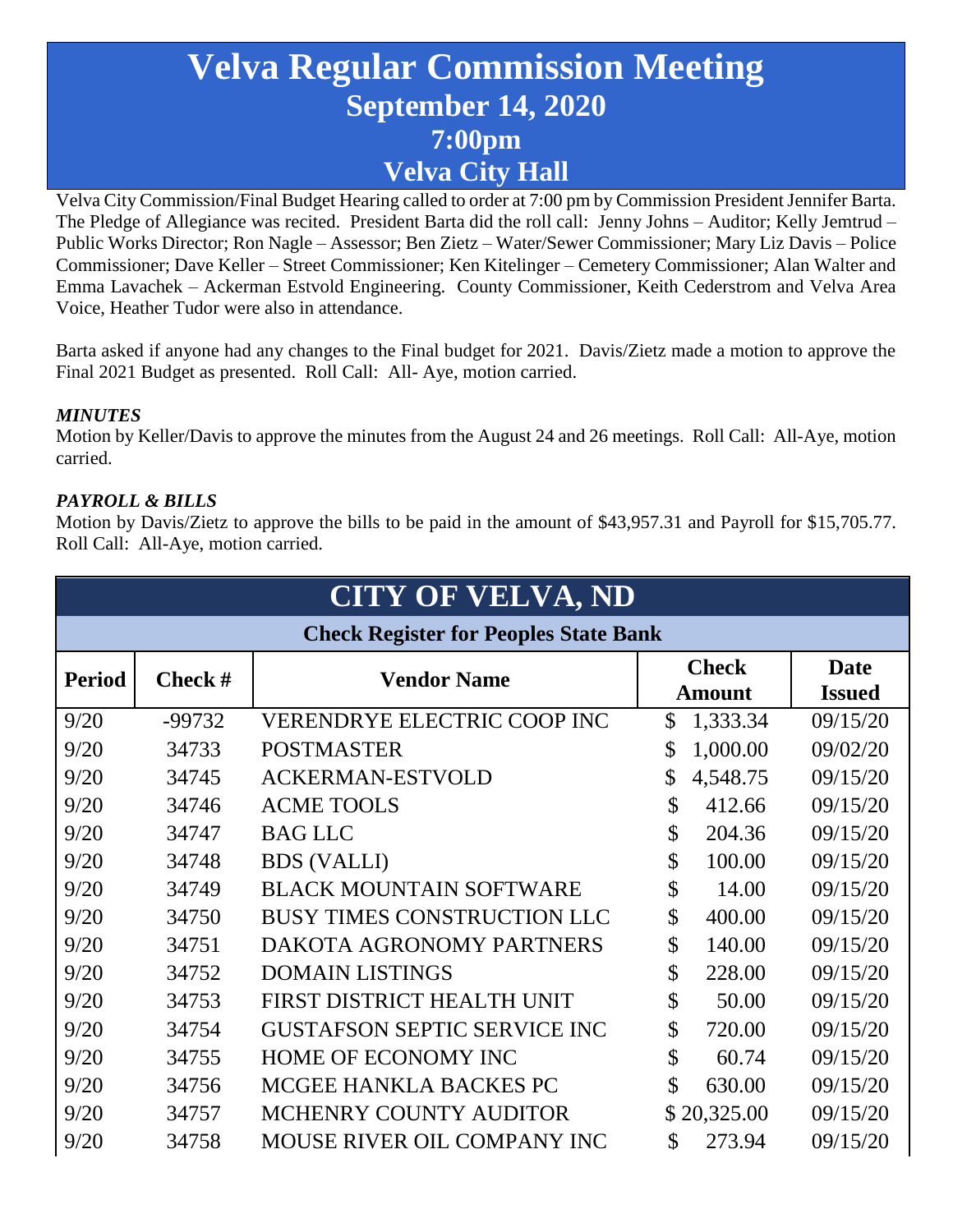| 9/20 | 34759 | North Star Community CU-VISA     |                | \$1,125.80 | 09/15/20 |
|------|-------|----------------------------------|----------------|------------|----------|
| 9/20 | 34760 | ONE CALL CONCEPTS, INC.          | \$             | 6.00       | 09/15/20 |
| 9/20 | 34761 | <b>OTTERTAIL POWER</b>           | $\mathbb{S}^-$ | 3,557.90   | 09/15/20 |
| 9/20 | 34762 | <b>PAMELA JEMTRUD</b>            | \$             | 450.00     | 09/15/20 |
| 9/20 | 34763 | <b>SRT</b>                       | \$             | 371.46     | 09/15/20 |
| 9/20 | 34764 | <b>TC SPECIALTIES</b>            | \$             | 49.25      | 09/15/20 |
| 9/20 | 34765 | <b>VELVA COMMUNITY DEV. CORP</b> | $\mathbb{S}$   | 8,249.49   | 09/15/20 |
| 9/20 | 34766 | <b>VELVA DRUG COMPANY</b>        | \$             | 16.67      | 09/15/20 |
| 9/20 | 34767 | <b>VELVA FRESH FOODS</b>         | \$             | 38.53      | 09/15/20 |
| 9/20 | 34768 | <b>VELVA PUBLIC LIBRARY</b>      |                | 651.42     | 09/15/20 |

### *GUESTS*

No guests present.

### *NEW BUSINESS*

The topic of parking behind Finish Line Burgers was tabled until September 28, due to a scheduling conflict.

### *OLD BUSINESS*

Discussion on 19-Heritage Drive. The property owner would like to donate the lot to the city. Keller/Zietz made a motion to accept the donation of property located at 19-Heritage Drive. Roll Call: Zietz – no; Davis – no; Keller – yes; Kitelinger – yes; Barta – no, motion failed.

### *ENGINEER*

Alan Walter stated that the city was denied funding for the walking path to the golf course. Walter stated that the city was awarded the CDBG grant that was applied for by Lavachek. Lavachek listed some stipulations to the funding, including the need for a public hearing. Lavachek stated that we could receive additional funds from the USDA grant once the 2014/15 audits are received. Johns stated she contacted Jill at Brady Martz and they are on track to be completed by the end of September. The Goldade lift station was discussed. Zietz and Jemtrud will contact the school to address the excess grease that is negatively affecting the sewer lines to the lift station. Commission concurred to hold the public hearing for the CDBG grant at 6:30pm, prior to the October 19 regular commission meeting.

### *REPORTS OF THE PRESIDENT/FINANCE COMMISSIONER*

Barta stated that she would like to call a meeting with the Velva School and City Commission to discuss the pending land lease agreement. School Board President Dean and Vice President Selzler were in attendance. School Board representatives and City Commissioners concurred to hold a meeting Wednesday, September 23 at 7:00pm inside city hall.

Barta also presented the Main Street Summit virtual webinar that is available to all commissioners. Anyone wanting to be signed up, to please contact Johns.

### *REPORTS OF OFFICERS*

**Water Commissioner**: Zietz stated that he had nothing to report aside from the ongoing water meter installation project. Jemtrud and Leo Walter will be plugging away at them as time allows. Johns/Wyche will be contacting snow birds to have meters changed out ASAP.

**Street Commissioner**: Keller had nothing to report.

**Cemetery Commissioner**: Kitelinger had nothing to report.

**Police Commissioner**: Davis had nothing to report. Deputy Dewanz was in attendance to discuss parking issues. Dewanz asked that letters went out to property owners with trees blocking stop sign visibility. Barta also